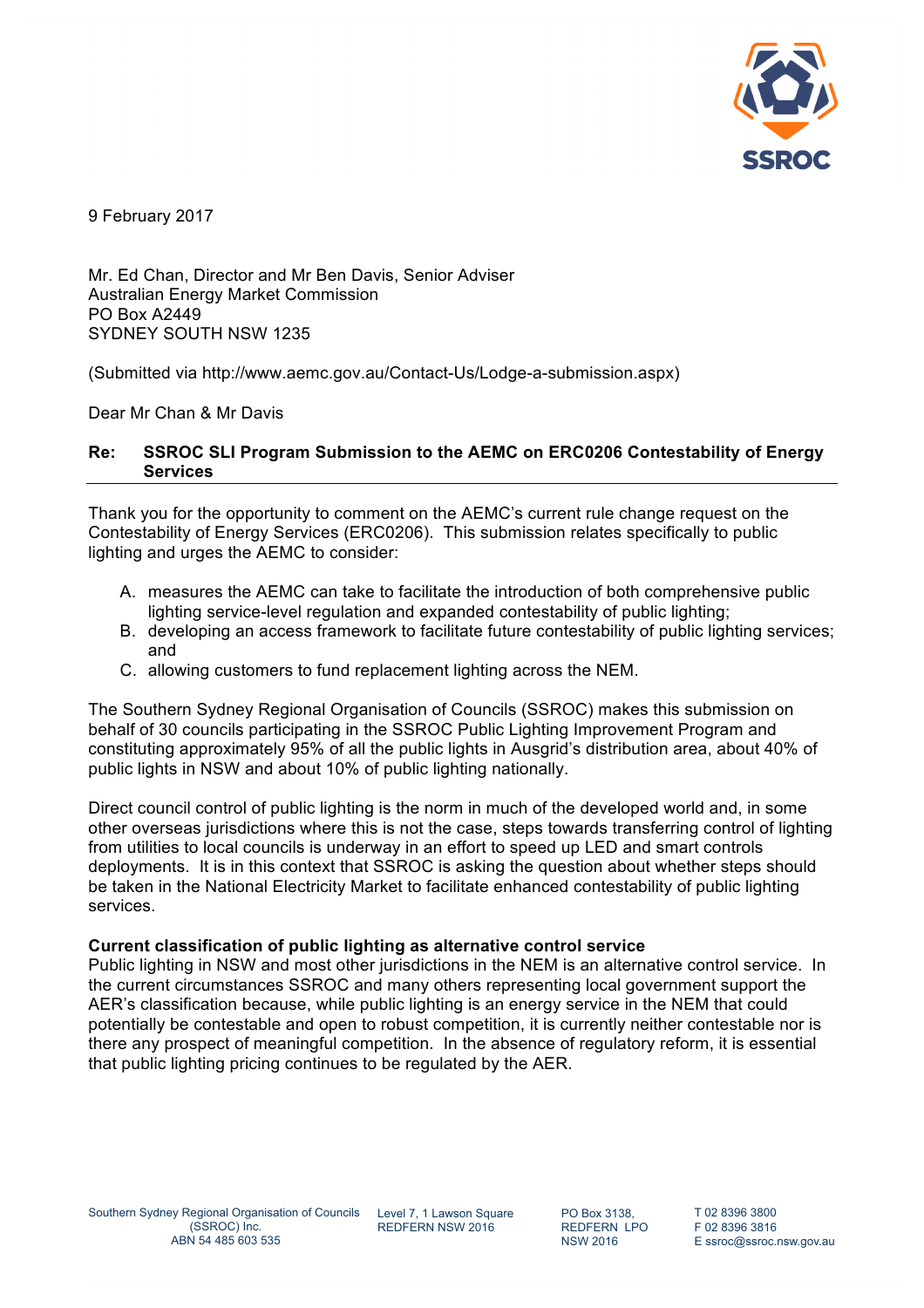A good summary of the current situation is found in the AER's 2013 conclusion after a review of NSW public lighting where it found that, *"Given the current circumstances, we consider a direct form of regulation is necessary. We consider there to be significant barriers preventing third parties from providing public lighting services. While the NSW distributors do not have a legislative monopoly over these services, a monopoly position exists. This is because the NSW distributors own the majority of public lighting assets. That is, other parties would need access to poles and easements for instance to hang their own public lighting assets. However, the NSW distributors own and control such supporting infrastructure. Therefore, similar to network services, ownership of network assets restricts the operation, maintenance, alteration or relocation of public lighting services to the NSW distributors. There is some limited scope for other parties to provide some public lighting services. For example, other parties may construct new public lights or perform works on independently owned public lighting assets. Apart from these limited exceptions, the AER considers that a high barrier exists preventing third parties from entering this market. This limits competition in public lighting."<sup>1</sup>*

### **Inherent misalignment between utility ownership of public lighting and legal responsibilities of road authorities**

As road authorities, councils and main road agencies have exclusive powers under their respective roads acts and local government acts to decide whether to light each roadway, to what level and in what manner. This creates an onus on them to discharge these powers responsibly.

At present, however, Australian road authorities are unable to meaningfully discharge their public lighting responsibilities in important respects as there is no clear basis of service governing the relationship between the utility owners of most public lighting and the road authorities.

As SSROC, IPWEA<sup>2</sup> and other parties have noted for some time, this situation has created a fundamental misalignment between the ownership of public lighting and responsibility for the service in the National Electricity Market. This has resulted in on-going challenges for local councils, main road agencies, DNSPs and the AER in administering public lighting. Without change, these challenges are likely to escalate over time as pressure for LED deployments, smart controls and inter-related smart city technology grows.

# **Comprehensive Service-Level Regulation and Expanded Contestability Are Needed**

The current misalignment of interests could be addressed through either or preferably both of the following mechanisms:

- a. the introduction of comprehensive service-level regulation; and
- b. expanded contestability in the area of public lighting that gives councils and main road agencies the option of choosing their public lighting service provider if they so wish.

Widespread experience overseas suggests that resumption of council control of public lighting technology decisions would lead to faster deployment of new energy efficient lighting technology. Notably, the great majority of the largest LED and smart controls deployments globally have been led by councils with LED deployment by utilities lagging across markets where utilities own public lighting.

AER Stage 1 Framework and Approach – NSW electricity distribution network service providers, page 36, March 2013

<sup>&</sup>lt;sup>2</sup> See IPWEA SLSC Roadmap Sections 4 and Section 11.2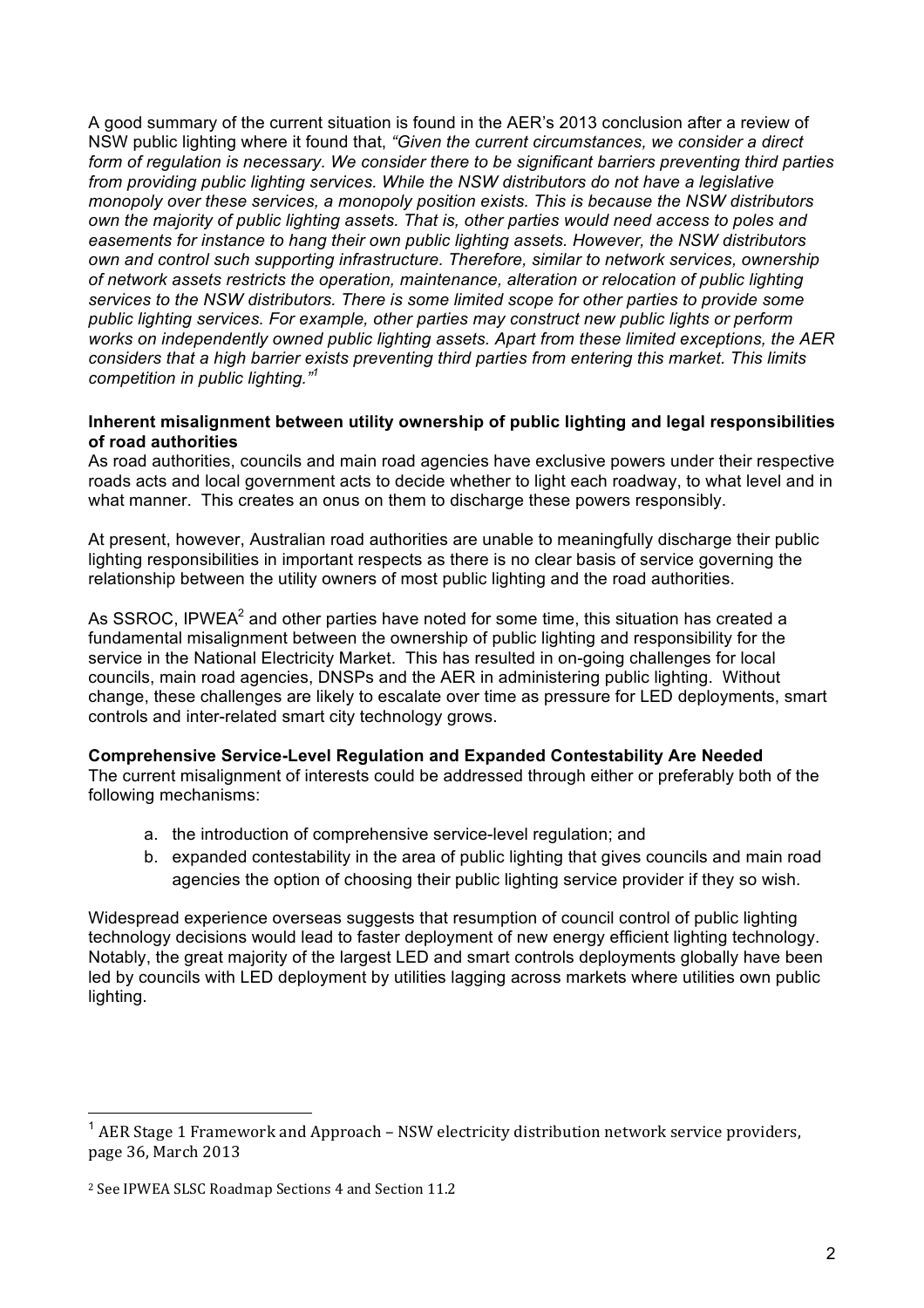While SSROC recognises that some aspects of the changes required in these areas may be beyond the powers of the AEMC, the AEMC has an important role in facilitating and advocating for change in these areas at a national level. And, there are some specific steps that the AEMC could take.

# **Robust access regime is a vital first step in facilitating future contestability of public lighting**

In considering how to achieve meaningful competition in public lighting services, one of the most effective initial steps that the AEMC could take is to develop a robust access regime for appropriately qualified providers wishing to offer public lighting services.

A robust public lighting access regime would require:

- Clear delineation of asset ownership between lighting and network assets
- Access rights to the network for appropriately qualified personnel operating on behalf of councils and main road agencies
- Clarification of the responsibilities of the parties (eg with respect to safety, acceptable installation geometries, acceptable equipment, acceptable connection approach to the network, information provision obligations)
- Clarification of the liabilities of the parties
- Pricing of residual monopoly services related to public lighting would continue to require regulatory oversight. The utilities may seek to levy pole access, inspection and inventory verification or other new types of charges. It would be essential to give pricing certainty and protect the road authorities from any unreasonable charges by the utility. In some regions up to 75% of public lighting is mounted on wooden distribution poles and the cost of replicating the pole network, for what is an essential public service, would be prohibitive. There is therefore a strong case that access rights should be granted on equitable terms and some degree of price protection for that access afforded to the road authorities.
- Consideration may need to be given to the appropriate interpretation of AS3000 with non-DNSP entities owning public lighting assets directly connected to and mounted on the distribution network. SSROC understands that this issue is being given detailed consideration in both QLD and the ACT at present in the context of non-DNSPs potentially owning public lighting assets.

# **Allowing customers to fund replacement lighting across the NEM**

Another initial step that the AEMC could take to both lower costs for customers and to facilitate future contestability in public lighting is to require DNSPs to allow customers the option of funding any replacement lighting on their network. This tariff option is referred to as a 'Rate 3' tariff in some jurisdictions but is not currently offered by most utilities in the National Electricity Market.

Replacement lighting far outweighs new additions, typically making up about 80% of capital investment in public lighting on most DNSP networks. Allowing customers to fund their own replacement lighting would enable councils and main road agencies to replace lighting at a cost of capital that is typically 2-3% lower than under the current regime based on the AER-approved Weighted Average Cost of Capital allowed for the utilities and an ever escalating Regulatory Asset Base valuation of public lighting assets.

As assets dedicated to one particular customer, there is a strong case that these customers should be allowed to fund replacement lighting and not be compelled to accept utility funding of replacements made on their behalf.